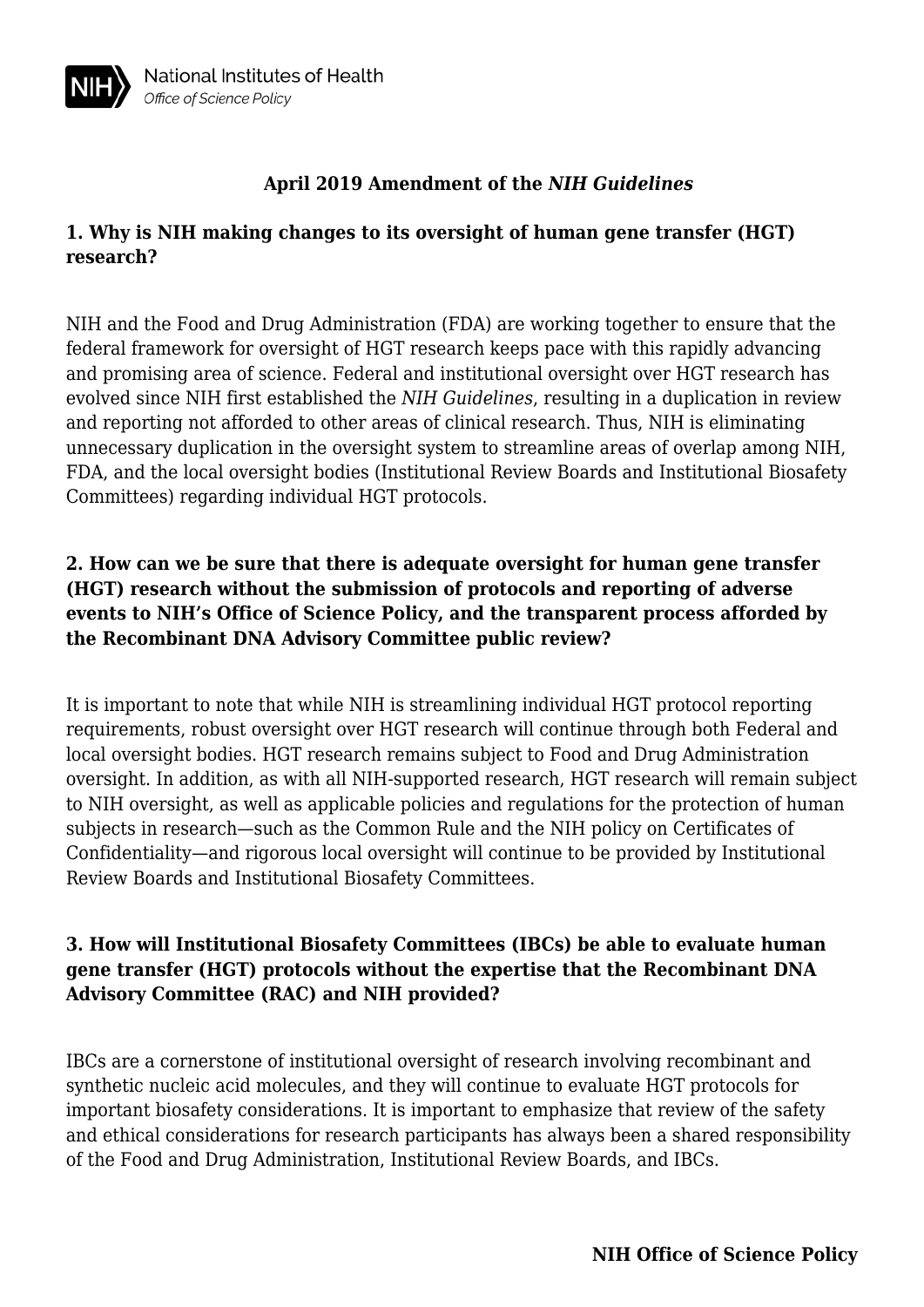Historically, only about 20% of HGT protocols submitted to IBCs underwent public RAC review. After the criteria for RAC review were amended in 2016, only 1% of HGT protocols were assessed by NIH to meet the revised criteria, reinforcing the important role IBCs have had in independently reviewing HGT research.

#### **4. What is the future of the Recombinant DNA Advisory Committee (RAC)?**

NIH recognizes the role the RAC has played in advancing human gene transfer (HGT) research into clinical studies and avenues for treatment. Thus, the agency looks to harness the convening power of the RAC to apply this successful forum for the transparent discussion of science, safety, and ethics to areas of emerging biotechnologies, which include, but are not restricted to, technologies surrounding advances in recombinant or synthetic nucleic acid research such as HGT. Effective immediately, NIH has renamed the RAC the Novel and Exceptional Technology and Research Advisory Committee (NExTRAC) to reflect this expanded focus.

#### **5. What specific changes have been made to the** *NIH Guidelines* **regarding human gene transfer (HGT) protocol submission and reporting requirements to NIH's Office of Science Policy (OSP)?**

Under the *NIH Guidelines,* individual HGT protocol submission and reporting to NIH/OSP are no longer required. Specifically, NIH/OSP will not:

- accept or register new HGT protocols
- convene the Recombinant DNA Advisory Committee (RAC) to review individual HGT protocols
- accept annual reports, safety reports, amendments or other documentation for any HGT protocols previously registered under the *NIH Guidelines* (formerly, Appendix M- $I-C$

### **6. What changes have been made to the** *NIH Guidelines* **regarding the roles and responsibilities of relevant entities?**

It is important to note that while NIH is streamlining individual human gene transfer (HGT)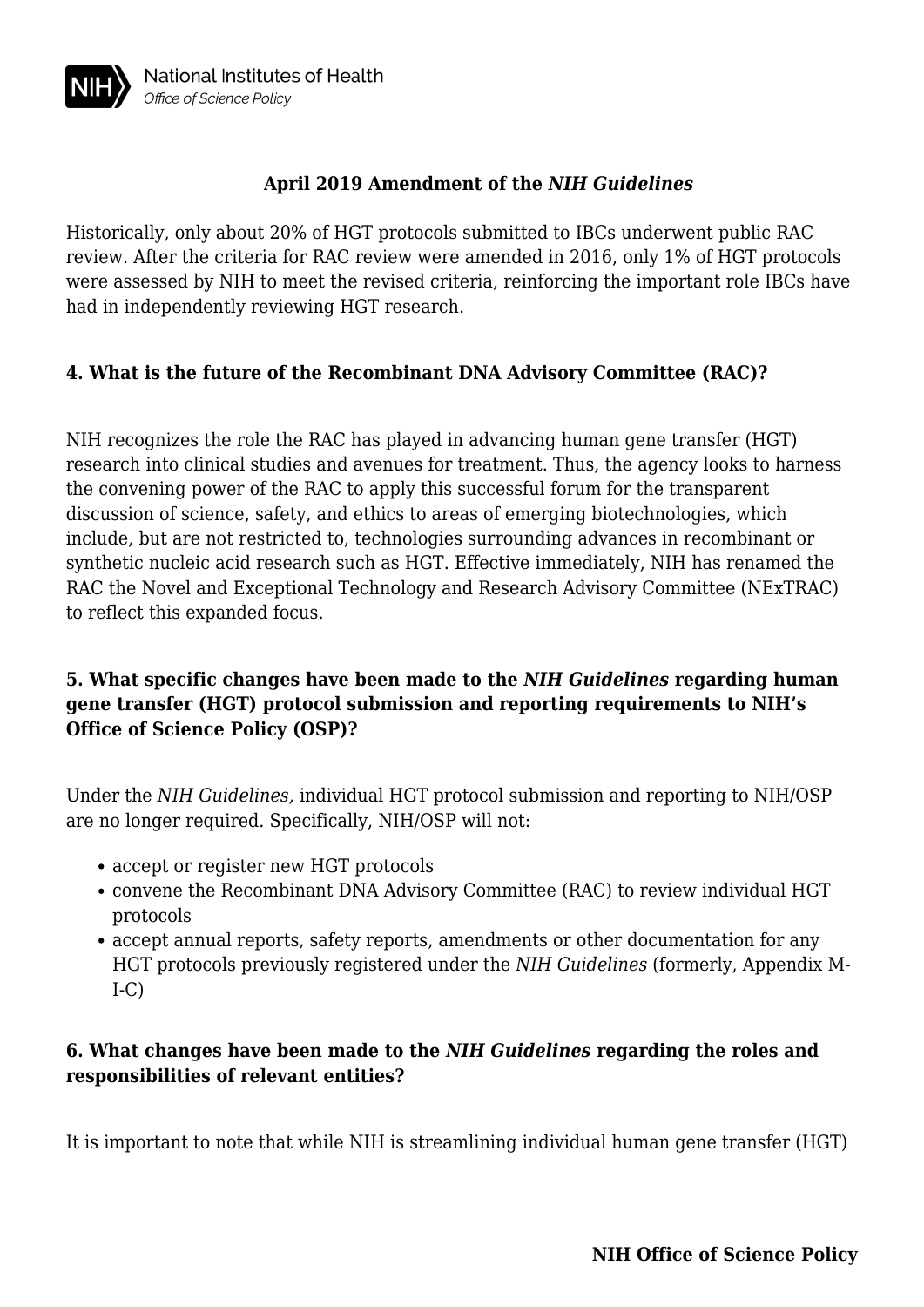protocol reporting requirements, robust oversight over HGT research will continue through both Federal and local oversight bodies. The roles and responsibilities of investigators, institutions, and oversight bodies involved in HGT research remain the same, except:

- The roles of Institutional Biosafety Committees in reviewing HGT research have been modified to be consistent with the review of other research covered by the *NIH Guidelines*.
- Principal Investigators (PIs) will no longer be responsible for ensuring requirements for protocol submission, review, and reporting for HGT protocols to NIH's Office of Science Policy are addressed, since these responsibilities have been eliminated. All other roles and responsibilities for PIs will remain the same.
- Because the Novel and Exceptional Technology and Research Advisory Committee (NExTRAC) will now focus on advising the NIH Director on scientific, safety, and ethical issues associated with emerging biotechnologies (which is not necessarily limited to recombinant or synthetic nucleic acid molecule research), non-historical references to the Recombinant DNA Advisory Committee will be removed from the *NIH Guidelines*. The roles and responsibilities will be delineated in the charter, as is typical for such committees.

#### **7. Is human gene transfer (HGT) research still covered under the** *NIH Guidelines***? What is required before a Principal Investigator or sponsor can initiate HGT research and begin enrollment/recruitment/accrual?**

Yes. When conducted by an entity subject to the *NIH Guidelines* (see Section I-C), HGT research (see Section III-C) is still covered, as protocols must still be reviewed and approved by Institutional Biosafety Committees to assess biosafety considerations at the clinical trial site. In addition, all other applicable institutional and regulatory authorization(s) and approvals must be obtained before any research with human participants can be initiated.

#### **8. If human gene transfer (HGT) protocols are no longer registered with NIH's Office of Science Policy (OSP), will sites conducting only HGT research still need to register their Institutional Biosafety Committees (IBCs) with NIH/OSP?**

Yes. All entities conducting research subject to the *NIH Guidelines*, including HGT research, must have an appropriately constituted IBC registered with NIH/OSP. For additional information on registering an IBC, see Section IV-B-2 of the *NIH Guidelines* and on the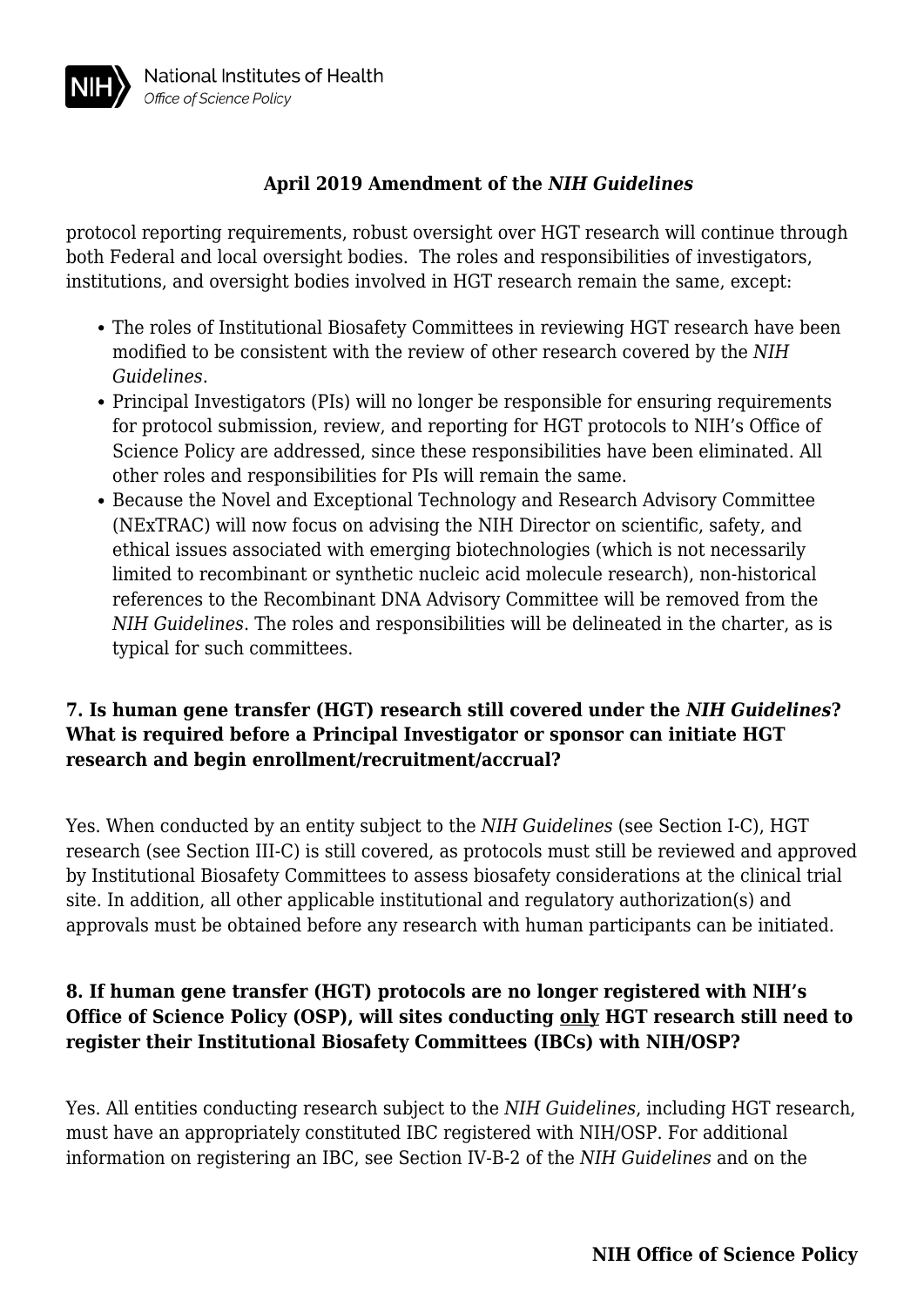

NIH/OSP website: [https://osp.od.nih.gov/biotechnology/faqs-on-ibc-administration/.](https://osp.od.nih.gov/biotechnology/faqs-on-ibc-administration/)

#### **9. Is human gene transfer research conducted under Food and Drug Administration (FDA)-regulated individual patient expanded access Investigational New Drug (IND) applications subject to the** *NIH Guidelines***?**

No. The deliberate transfer of recombinant or synthetic nucleic acids into one human research participant, conducted under an FDA-regulated individual patient expanded access IND or protocol, including for emergency use, is not research subject to the *NIH Guidelines* and thus does not need to be submitted to an Institutional Biosafety Committee for review and approval. Specific guidance regarding FDA requirements is provided at: [https://www.fda.gov/downloads/drugs/guidances/ucm351261.pdf.](https://www.fda.gov/downloads/drugs/guidances/ucm351261.pdf)

# **10. Will Institutional Biosafety Committees (IBCs) be required to change their review processes? What aspects of human gene transfer (HGT) research should IBCs focus on?**

The focus of the IBC review of HGT research should be equivalent to their review of the biosafety aspects of other covered research, e.g.:

- required containment levels
- potential for shedding
- safety and training of laboratory/technical personnel involved in the clinical protocol
- details of the facilities
- adequacy and maintenance of safety equipment that may be used in support of the clinical protocol
- safety procedures and practices when working with the product and during administration to a protocol participant
- reporting of biosafety accidents and incidents occurring during conduct of the protocol
- approving emergency response plans for accidental spills and personnel contamination

As with other research reviewed by IBCs, IBCs should determine what information they require to complete their biosafety review of HGT protocols.

IBC oversight may conclude after the last participant is administered the final dose of product. However, IBCs may choose to establish other end points for oversight, based on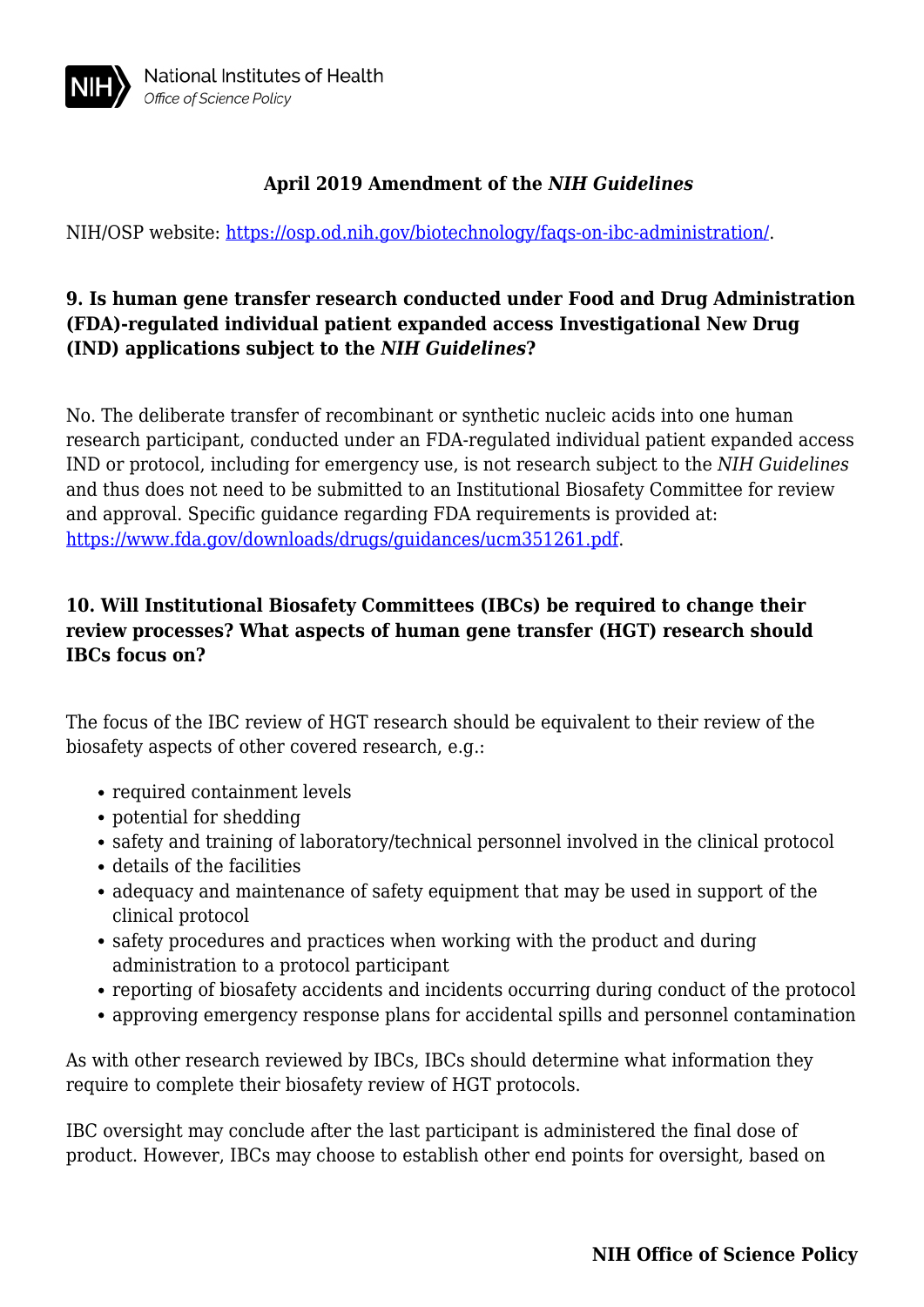

their biosafety assessment of the proposed research.

Other aspects of HGT research, such as review of informed consent, are under the purview of the Food and Drug Administration and Institutional Review Boards.

#### **11. Should biosafety incidents occurring during the conduct of human gene transfer (HGT) research still be reported to NIH's Office of Science Policy (OSP)?**

Yes. The *NIH Guidelines* require that "…any significant problems, violations of the *NIH Guidelines*, or any significant research-related accidents and illnesses" be reported to NIH. Reports of incidents can be emailed to NIHquidelines@od.nih.gov. Relevant incidents would include spills and accidents that result in overt exposures to organisms containing recombinant or synthetic nucleic acid molecules in the laboratory, rather than serious adverse events that may occur in the conduct of HGT research. Additional information on incident reporting and a reporting template are available on the NIH/OSP website at <https://osp.od.nih.gov/biotechnology/nih-guidelines/>.

#### **12. Since oversight bodies can no longer request Recombinant DNA Advisory Committee (RAC) review of protocols, what resources are available for Institutional Biosafety Committees (IBCs) that need assistance with their review of human gene transfer (HGT) protocols?**

As always, the IBC may augment the expertise of its members with HGT subject matter experts, as necessary. The parts of the former Appendix M-I-A that are still relevant, in light of the final changes to the *NIH Guidelines*, are available [as a separate resource](https://osp.od.nih.gov/wp-content/uploads/PTC_from_AppendixM_042319_508.pdf) for institutions, IBCs, and Principal Investigators (PIs) on the types of information that institutions and IBCs may wish to consider in the review of HGT protocols. Other resources are accessible on NIH's Office of Science Policy (OSP) website, including webcasts and minutes of previous RAC public meetings and workshops. In addition, ClinicalTrials.gov is a publicly available resource. NIH/OSP continues to serve as a resource for questions from institutions, IBCs, and PIs regarding the applicability of the *NIH Guidelines*.

For more information about the *NIH Guidelines*, please email NIH/OSP at [NIHGuidelines@od.nih.gov](https://osp.od.nih.gov/mailto:NIHGuidelines@od.nih.gov) or call 301-496-9838.